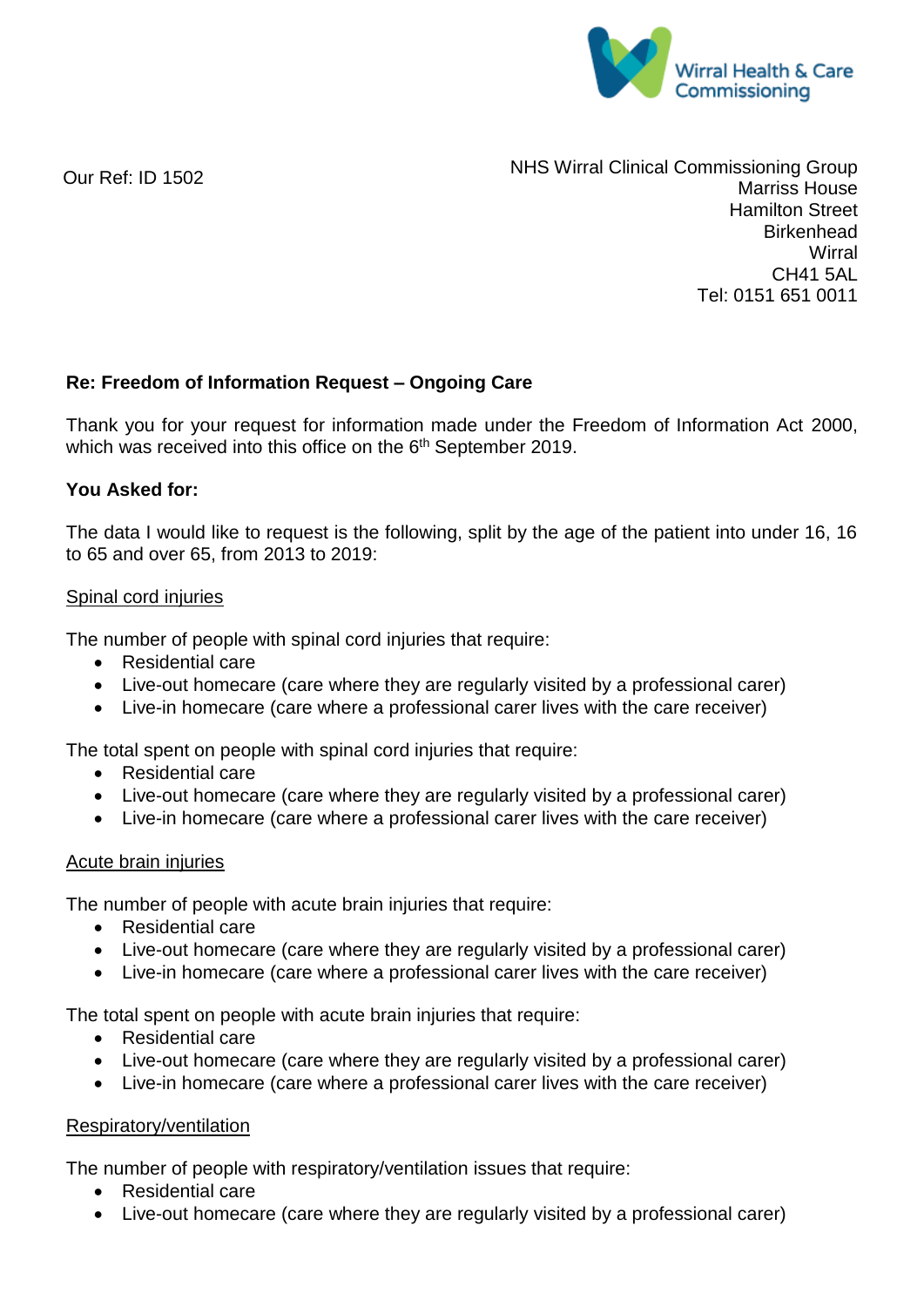Live-in homecare (care where a professional carer lives with the care receiver)

The total spent on people with respiratory/ventilation issues that require:

- Residential care
- Live-out homecare (care where they are regularly visited by a professional carer)
- Live-in homecare (care where a professional carer lives with the care receiver)

## Learning disabilities

The number of people with learning disabilities that require:

- Residential care
- Live-out homecare (care where they are regularly visited by a professional carer)
- Live-in homecare (care where a professional carer lives with the care receiver)

The total spent on people with learning disabilities that require:

- Residential care
- Live-out homecare (care where they are regularly visited by a professional carer)
- Live-in homecare (care where a professional carer lives with the care receiver)

## **Epilepsy**

The number of people with epilepsy that require:

- Residential care
- Live-out homecare (care where they are regularly visited by a professional carer)
- Live-in homecare (care where a professional carer lives with the care receiver)

The total spent on people with epilepsy that require:

- Residential care
- Live-out homecare (care where they are regularly visited by a professional carer)
- Live-in homecare (care where a professional carer lives with the care receiver)

## Total Continuing Healthcare (CHC)

The total number of people in receipt of CHC in:

- Residential care
- Live-out homecare (care where they are regularly visited by a professional carer)
- Live-in homecare (care where a professional carer lives with the care receiver)

The total CHC spend on:

- Residential care
- Live-out homecare (care where they are regularly visited by a professional carer)
- Live-in homecare (care where a professional carer lives with the care receiver)

# **Our Response:**

Please note, the financial information could not be broken down as requested due to reporting restrictions within our patient information systems.

• Please see row 3 for a colour coded Key to adjusted fields from the original template in the response.